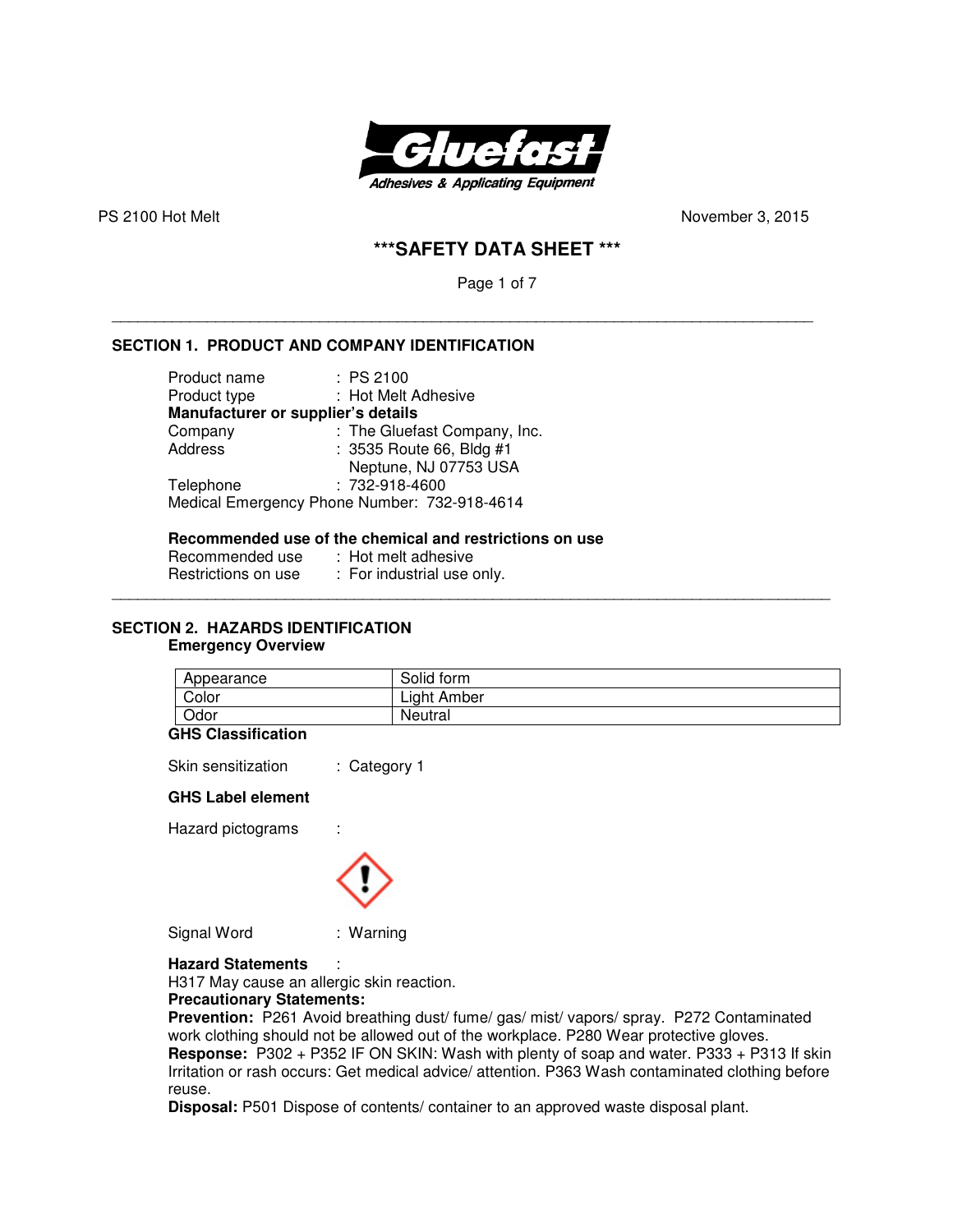

PS 2100 Hot Melt
November 3, 2015
November 3, 2015

# **\*\*\*SAFETY DATA SHEET \*\*\***

# Page 2 of 7

\_\_\_\_\_\_\_\_\_\_\_\_\_\_\_\_\_\_\_\_\_\_\_\_\_\_\_\_\_\_\_\_\_\_\_\_\_\_\_\_\_\_\_\_\_\_\_\_\_\_\_\_\_\_\_\_\_\_\_\_\_\_\_\_\_\_\_\_\_\_\_\_\_\_\_\_\_\_\_\_\_\_

# **Potential Health Effects**

| Inhalation                                          | : Vapors/fumes may be irritating at application temperatures.                                                                                                  |
|-----------------------------------------------------|----------------------------------------------------------------------------------------------------------------------------------------------------------------|
| Skin                                                | : Contact with hot product will cause thermal burns.                                                                                                           |
| Aggravated Medical<br>Condition<br>Carcinogenicity: | : None known.                                                                                                                                                  |
| <b>IARC</b>                                         | No ingredient of this product present at levels greater than or<br>equal to 0.1% is identified as probable, possible or confirmed<br>human carcinogen by IARC. |
| <b>OSHA</b>                                         | No ingredient of this product present at levels greater than or<br>equal to 0.1% is identified as a carcinogen or potential<br>carcinogen by OSHA.             |
| <b>NTP</b>                                          | No ingredient of this product present at levels greater than or<br>equal to 0.1% is identified as a known or anticipated carcinogen<br>by NTP.                 |

### \_\_\_\_\_\_\_\_\_\_\_\_\_\_\_\_\_\_\_\_\_\_\_\_\_\_\_\_\_\_\_\_\_\_\_\_\_\_\_\_\_\_\_\_\_\_\_\_\_\_\_\_\_\_\_\_\_\_\_\_\_\_\_\_\_\_\_\_\_\_\_\_\_\_\_\_\_\_\_\_\_\_ **SECTION 3. COMPOSITION/INFORMATION OF INGREDIENTS**

| Substance/Mixture | : Mixture |
|-------------------|-----------|
|-------------------|-----------|

### **Hazardous Ingredients**

| Chemical<br>Name                               | ∵-No.<br>∵-ت∧ب |                             | [%]<br>∕oncentr∕<br>. atlon    |  |
|------------------------------------------------|----------------|-----------------------------|--------------------------------|--|
| phosphite<br><b>ris</b><br>(nonylphen)<br>าvเ) |                | 70<br>つよちつつ<br>- ہ– ~<br>╮– | $\overline{\phantom{0}}$<br>v. |  |
|                                                |                |                             |                                |  |

### **SECTION 4. FIRST AID MEASURES**

| General advice          | : Show this material safety data sheet to the doctor in<br>attendance.                                                 |
|-------------------------|------------------------------------------------------------------------------------------------------------------------|
| If inhaled              | : Move to fresh air.<br>If symptoms persist, call a physician.                                                         |
| In case of skin contact | : Wash off with soap and water.                                                                                        |
|                         | Cool melted product on skin with plenty of water. Do not<br>remove solidified product.                                 |
| In case of eye contact  | : In the case of contact with eyes, rinse immediately with plenty<br>of water and seek medical advice.                 |
| If swallowed            | : Do not induce vomiting. Seek medical attention if symptoms<br>develop. Provide medical care provider with this MSDS. |
| Notes to physician      | : Use mineral oil to soften and loosen product for removal.                                                            |

### **SECTION 5. FIRE-FIGHTING MEASURES**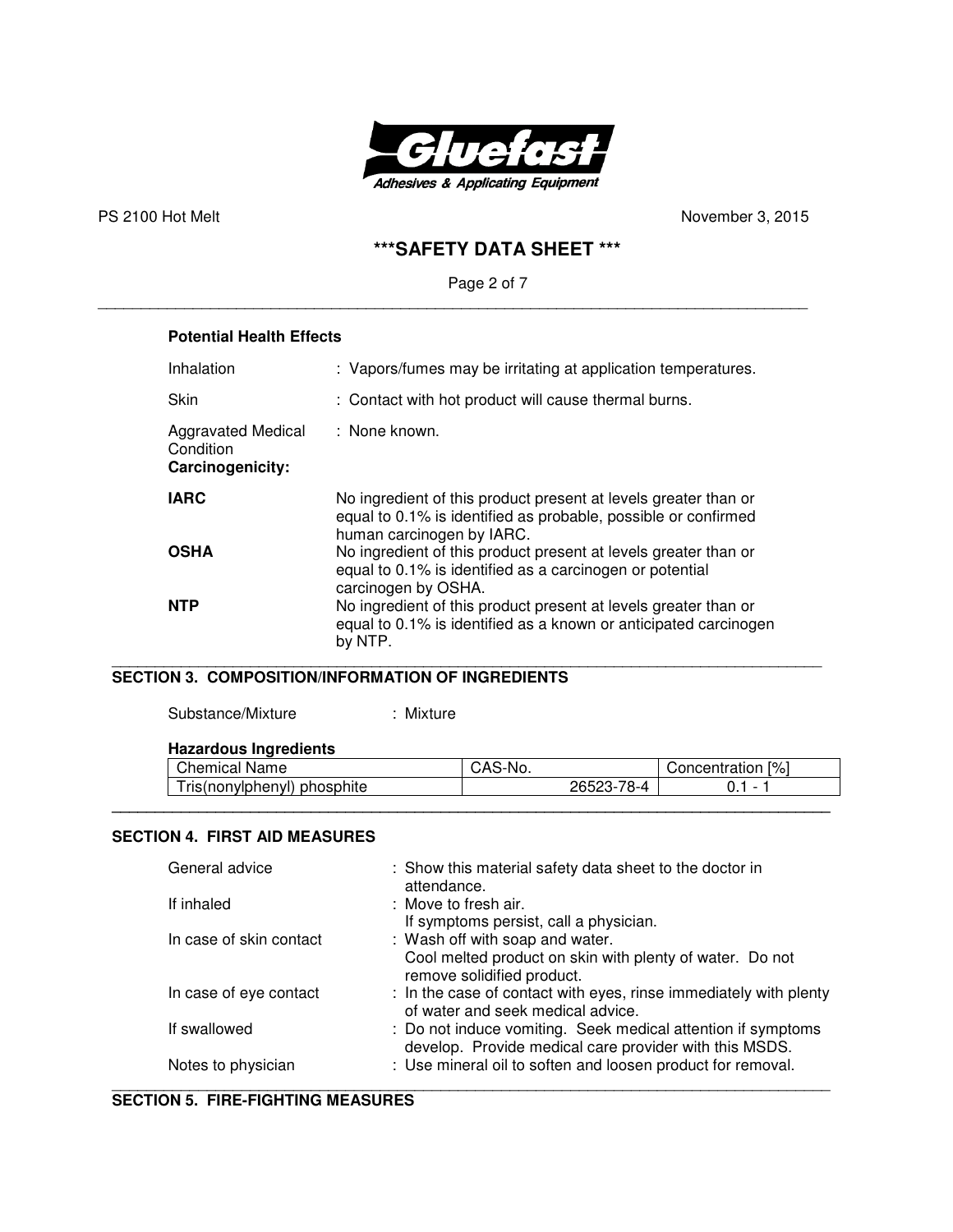

PS 2100 Hot Melt
November 3, 2015
November 3, 2015

# **\*\*\*SAFETY DATA SHEET \*\*\***

# Page 3 of 7

| Suitable extinguishing media             | : Use water spray, alcohol-resistant foam, dry chemical or    |
|------------------------------------------|---------------------------------------------------------------|
| Unsuitable extinguishing                 | carbon dioxide.                                               |
| media                                    | : Do NOT use water jet.                                       |
| Specific hazards during fire<br>fighting | : Burning produces irritant fumes.                            |
| Special protective equipment             | : Wear self-contained breathing apparatus for firefighting if |
| for the fire-fighters                    | necessary.                                                    |

**\_\_\_\_\_\_\_\_\_\_\_\_\_\_\_\_\_\_\_\_\_\_\_\_\_\_\_\_\_\_\_\_\_\_\_\_\_\_\_\_\_\_\_\_\_\_\_\_\_\_\_\_\_\_\_\_\_\_\_\_\_\_\_\_\_\_\_\_\_\_\_\_\_\_\_\_\_\_\_\_\_\_** 

# **SECTION 6. ACCIDENTAL RELEASE MEASURES**

| Personal precautions,<br>protective equipment and<br>emergency procedures | : Refer to protective measures listed in sections 7 and 8. |
|---------------------------------------------------------------------------|------------------------------------------------------------|
| Methods and materials for<br>Containment and cleaning up                  | : Allow to solidify.                                       |

### **SECTION 7. HANDLING AND STORAGE**

| Advice on safe handling     | : Avoid breathing vapors/fumes of heated product. Prevent<br>contact with molten product. |
|-----------------------------|-------------------------------------------------------------------------------------------|
| Conditions for safe storage | : Keep in a dry, cool place.                                                              |
| Materials to avoid          | : No special restrictions on storage with other products.                                 |

### \_\_\_\_\_\_\_\_\_\_\_\_\_\_\_\_\_\_\_\_\_\_\_\_\_\_\_\_\_\_\_\_\_\_\_\_\_\_\_\_\_\_\_\_\_\_\_\_\_\_\_\_\_\_\_\_\_\_\_\_\_\_\_\_\_\_\_\_\_\_\_\_\_\_\_\_\_\_\_\_\_\_\_  **SECTION 8. EXPOSURE CONTROLS/PERSONAL PROTECTION**

### **Ingredients with workplace control parameters**

Contains no substances with occupational exposure limit values.

| <b>Engineering measures</b>    | : At the application temperature, use of local exhaust over the<br>premelting reservoir is encouraged. |
|--------------------------------|--------------------------------------------------------------------------------------------------------|
| Personal protective equipment  |                                                                                                        |
| Respiratory protection         | : In case of insufficient ventilation, wear suitable respiratory<br>equipment.                         |
| Filter type<br>Hand protection | : Particulates type                                                                                    |
| Material                       | : Protective gloves                                                                                    |
| Remarks                        | : When handling hot material, use heat resistant gloves.                                               |
| Eye protection                 | : Safety glasses                                                                                       |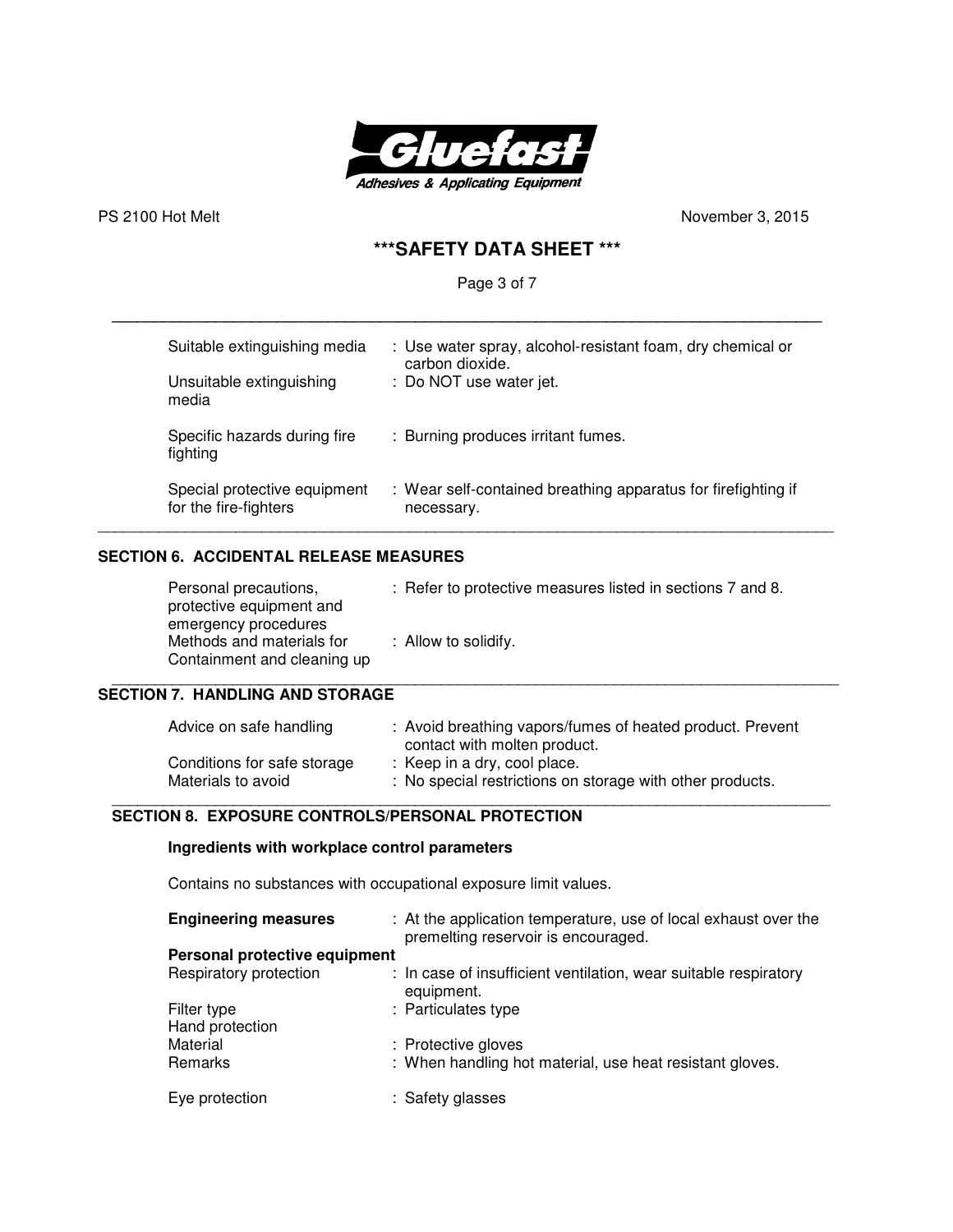

PS 2100 Hot Melt
November 3, 2015
November 3, 2015
November 3, 2015
November 3, 2015
November 3, 2015
November 3, 2015
November 3, 2015
November 3, 2015
November 3, 2015
November 3, 2015
November 3, 2015
November 3, 2015
N

# **\*\*\*SAFETY DATA SHEET \*\*\***

Page 4 of 7

\_\_\_\_\_\_\_\_\_\_\_\_\_\_\_\_\_\_\_\_\_\_\_\_\_\_\_\_\_\_\_\_\_\_\_\_\_\_\_\_\_\_\_\_\_\_\_\_\_\_\_\_\_\_\_\_\_\_\_\_\_\_\_\_\_\_\_\_\_\_\_\_\_\_\_\_\_

### **SECTION 9. PHYSICAL AND CHEMICAL PROPERTIES**

| Appearance<br>Color<br>Odor<br>Odor Threshold<br>pH<br>Boiling point/boiling range<br>Flash point<br>Evaporation rate | $:$ Solid form<br>: Light Amber<br>: Neutral<br>: No data available<br>: Not applicable<br>: not determined<br>: Not applicable<br>: not determined |
|-----------------------------------------------------------------------------------------------------------------------|-----------------------------------------------------------------------------------------------------------------------------------------------------|
| Flammability (solid, gas)                                                                                             | : Not classified as a flammability hazard                                                                                                           |
| Upper explosion limit                                                                                                 | : upper flammability limit                                                                                                                          |
|                                                                                                                       | not determined                                                                                                                                      |
| Lower explosion limit                                                                                                 | : lower flammability limit<br>not determined                                                                                                        |
| Vapor pressure                                                                                                        | : not determined                                                                                                                                    |
| Relative vapor density                                                                                                | : not determined                                                                                                                                    |
| Density                                                                                                               | $: 0.930$ g/cm3                                                                                                                                     |
| Solubility(ies)                                                                                                       |                                                                                                                                                     |
| Water solubility                                                                                                      | : insoluble                                                                                                                                         |
| Partition coefficient: n-                                                                                             | : No data available                                                                                                                                 |
| octanol/water                                                                                                         |                                                                                                                                                     |
| Autoignition temperature                                                                                              | : not determined                                                                                                                                    |
| Thermal decomposition                                                                                                 | : Carbon monoxide, carbon dioxide and unburned<br>hydrocarbons (smoke).                                                                             |
| Viscosity                                                                                                             |                                                                                                                                                     |
| Viscosity, kinematic                                                                                                  | : Not applicable                                                                                                                                    |
| Solid Content, % by weight                                                                                            | :100                                                                                                                                                |
| VOC, % by weight                                                                                                      | : 0                                                                                                                                                 |

# **SECTION 10. STABILITY AND REACTIVITY**

| Chemical stability                  | : The product is chemically stable.                                                                              |
|-------------------------------------|------------------------------------------------------------------------------------------------------------------|
| reactions                           | Possibility of hazardous: Hazardous polymerization does not occur.                                               |
| Hazardous<br>decomposition products | : Stable under normal conditions.<br>Thermal decomposition can lead to release of irritating gases<br>and vapors |

\_\_\_\_\_\_\_\_\_\_\_\_\_\_\_\_\_\_\_\_\_\_\_\_\_\_\_\_\_\_\_\_\_\_\_\_\_\_\_\_\_\_\_\_\_\_\_\_\_\_\_\_\_\_\_\_\_\_\_\_\_\_\_\_\_\_\_\_\_\_\_\_\_\_\_\_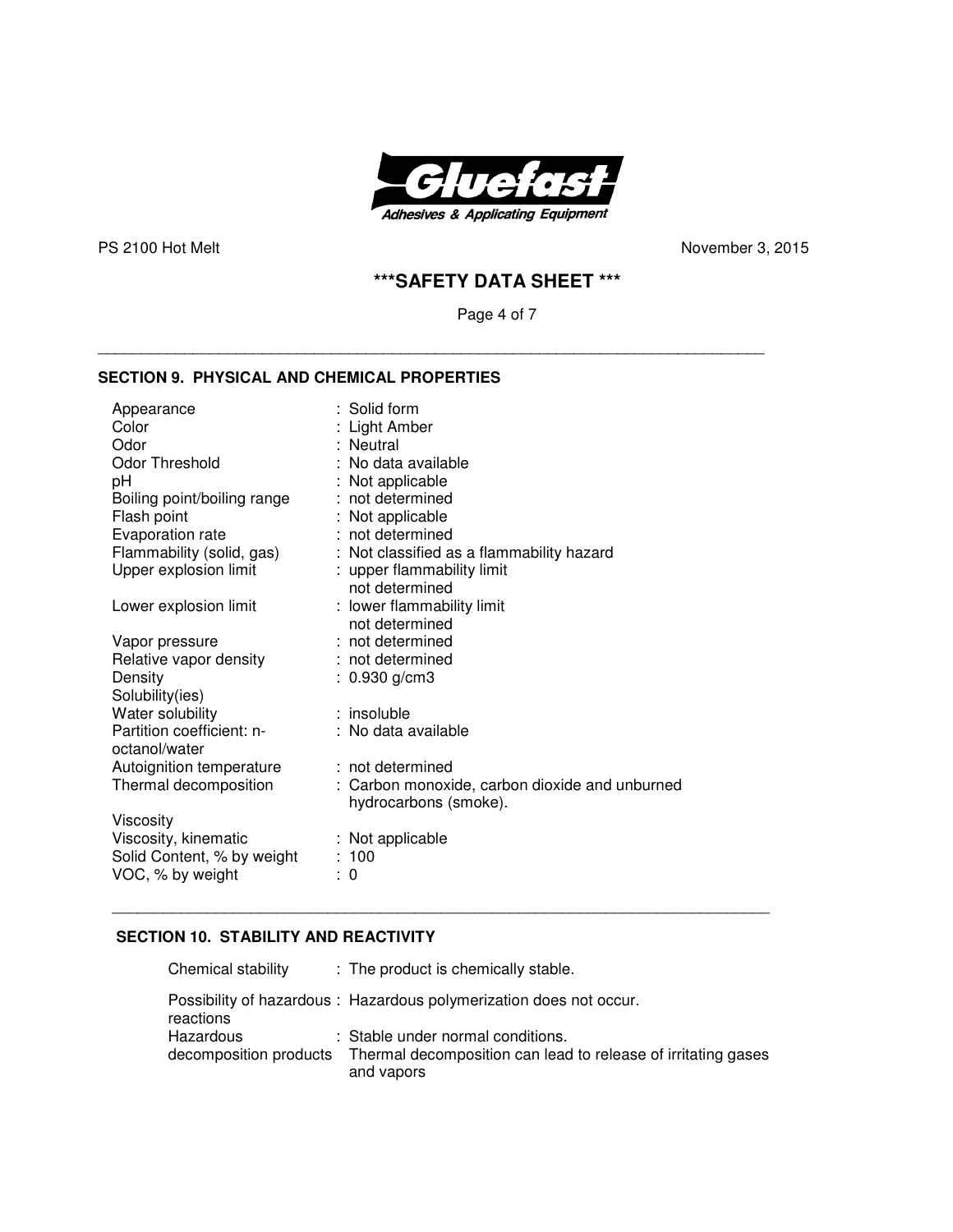

PS 2100 Hot MeltNovember 3, 2015

# **\*\*\*SAFETY DATA SHEET \*\*\***

Page 5 of 7

### **SECTION 11. TOXICOLOGY INFORMATION**

**Acute toxicity** 

**Product:**<br>Acute oral toxicity

: Acute toxicity estimated:  $> 5,000$  mg/kg Method: Calculation method

**Ingredients:** 

 **tris(nonylphenyl) phosphite:**   $: LD50$  Oral rat  $: 10,000$  mg/kg **Skin corrosion/irritation**  No data available **Serious eye damage/eye irritation**  No data available **Respiratory or skin sensitization**  No data available **Germ cell mutagenicity**  No data available **Carcinogenicity**  No data available **Reproductive toxicity**  No data available **STOT-single exposure**  No data available **STOT-repeated exposure**  No data available **Aspiration toxicity**  No data available

### **SECTION 12. ECOLOGICAL INFORMATION**

# **Ecotoxicity**

| Ingredients:<br>tris(nonylphenyl) phosphite :          |                                                                                                   |
|--------------------------------------------------------|---------------------------------------------------------------------------------------------------|
| Toxicity to fish                                       | : LC50 (Brachydanio rerio): 10 mg/l<br>Exposure time: 96 h<br>Test Method: static test            |
| Toxicity to daphnia and other<br>aquatic invertebrates | : EC50 (Daphnia magna (Water flea)): 0.42 mg/l<br>Exposure time: 48 h<br>Test Method: static test |
| Persistence and degradability                          |                                                                                                   |
| No data available<br><b>Bioaccumulative potential</b>  |                                                                                                   |

\_\_\_\_\_\_\_\_\_\_\_\_\_\_\_\_\_\_\_\_\_\_\_\_\_\_\_\_\_\_\_\_\_\_\_\_\_\_\_\_\_\_\_\_\_\_\_\_\_\_\_\_\_\_\_\_\_\_\_\_\_\_\_\_\_\_\_\_\_\_\_\_\_\_\_\_\_\_\_

**Mobility in soil**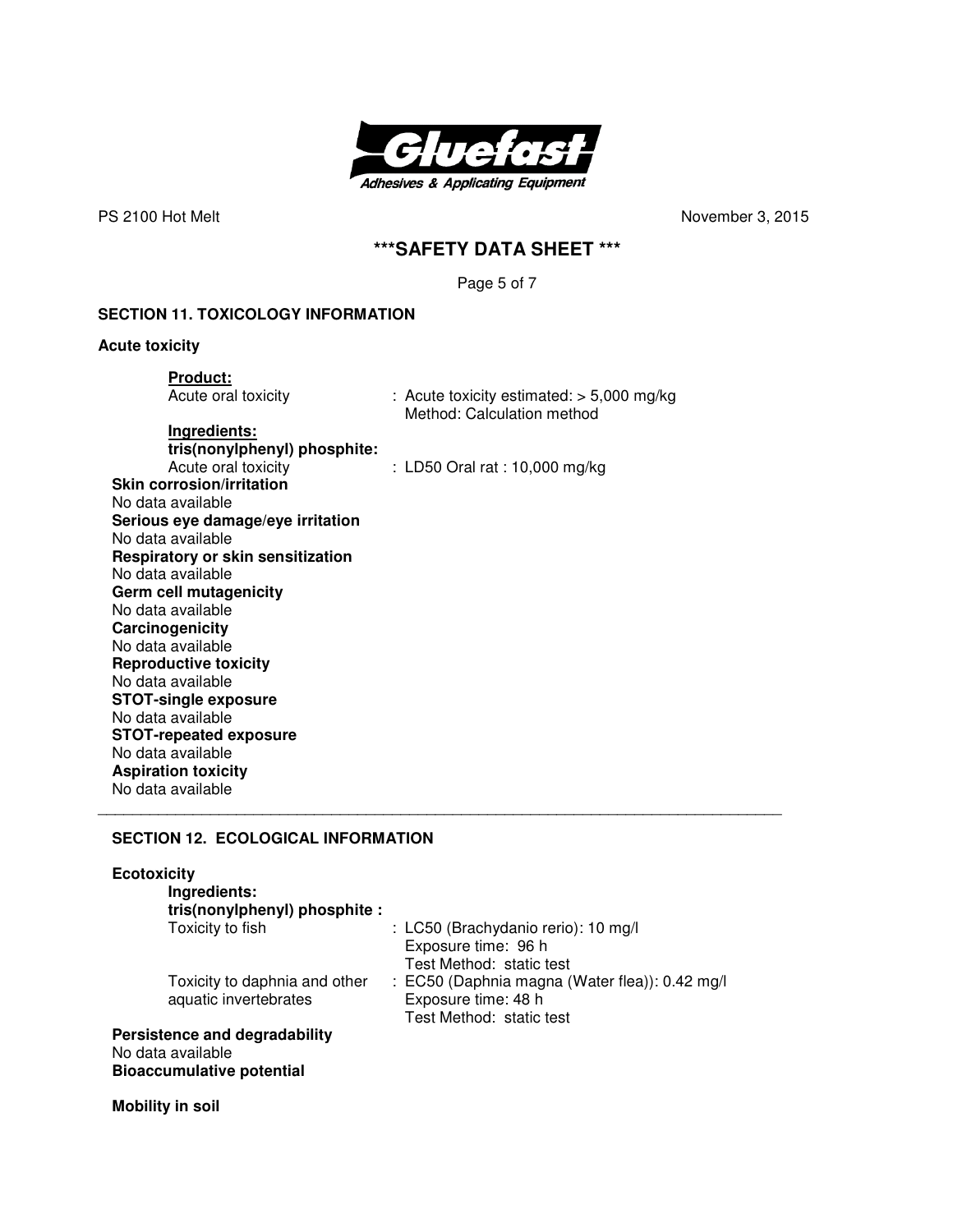

PS 2100 Hot Melt
November 3, 2015 **PS** 2100 Hot Melt

November 3, 2015

# **\*\*\*SAFETY DATA SHEET \*\*\***

Page 6 of 7

No data available

# **Other adverse effects**

No data available

### **SECTION 13. DISPOSAL CONSIDERATIONS**

### **Disposal methods**

| Waste from residues | : To the best of our knowledge, this product does not meet the<br>definition of hazardous waste under the U.S. EPA Hazardous<br>Waste Regulations 40 CFR 261. Dispose of in an approved<br>landfill. Consult your state, local or provincial authorities and<br>your local waste vendor for more restrictive requirements.<br>The hazard and precautionary statements displayed on the<br>label also apply to any residues left in the container. |
|---------------------|---------------------------------------------------------------------------------------------------------------------------------------------------------------------------------------------------------------------------------------------------------------------------------------------------------------------------------------------------------------------------------------------------------------------------------------------------|
|---------------------|---------------------------------------------------------------------------------------------------------------------------------------------------------------------------------------------------------------------------------------------------------------------------------------------------------------------------------------------------------------------------------------------------------------------------------------------------|

\_\_\_\_\_\_\_\_\_\_\_\_\_\_\_\_\_\_\_\_\_\_\_\_\_\_\_\_\_\_\_\_\_\_\_\_\_\_\_\_\_\_\_\_\_\_\_\_\_\_\_\_\_\_\_\_\_\_\_\_\_\_\_\_\_\_\_\_\_\_\_\_\_\_\_\_\_\_\_\_\_\_\_

### **SECTION 14. TRANSPORT INFORMATION**

### **Special precautions for user**

Remarks : Not dangerous goods

**Domestic regulation** 

### **International regulation**

### **Transport in bulk according to Annex II of MARPOL 73/78 and the IBC Code**

Not applicable for product as supplied.

| SECTION 15.  REGULATORY INFORMATION |                                                                                                                        |
|-------------------------------------|------------------------------------------------------------------------------------------------------------------------|
| SARA 311/312 Hazards                | : Acute Health Hazard                                                                                                  |
| <b>SARA 302</b>                     | : SARA 302: No chemicals in this material are subject to the<br>reporting requirements of SARA Title III, Section 302. |
| <b>SARA 313</b>                     | : SARA 313: This product does not contain any chemical<br>components that exceed the reporting threshold.              |

\_\_\_\_\_\_\_\_\_\_\_\_\_\_\_\_\_\_\_\_\_\_\_\_\_\_\_\_\_\_\_\_\_\_\_\_\_\_\_\_\_\_\_\_\_\_\_\_\_\_\_\_\_\_\_\_\_\_\_\_\_\_\_\_\_\_\_\_\_\_\_\_\_\_\_\_\_\_